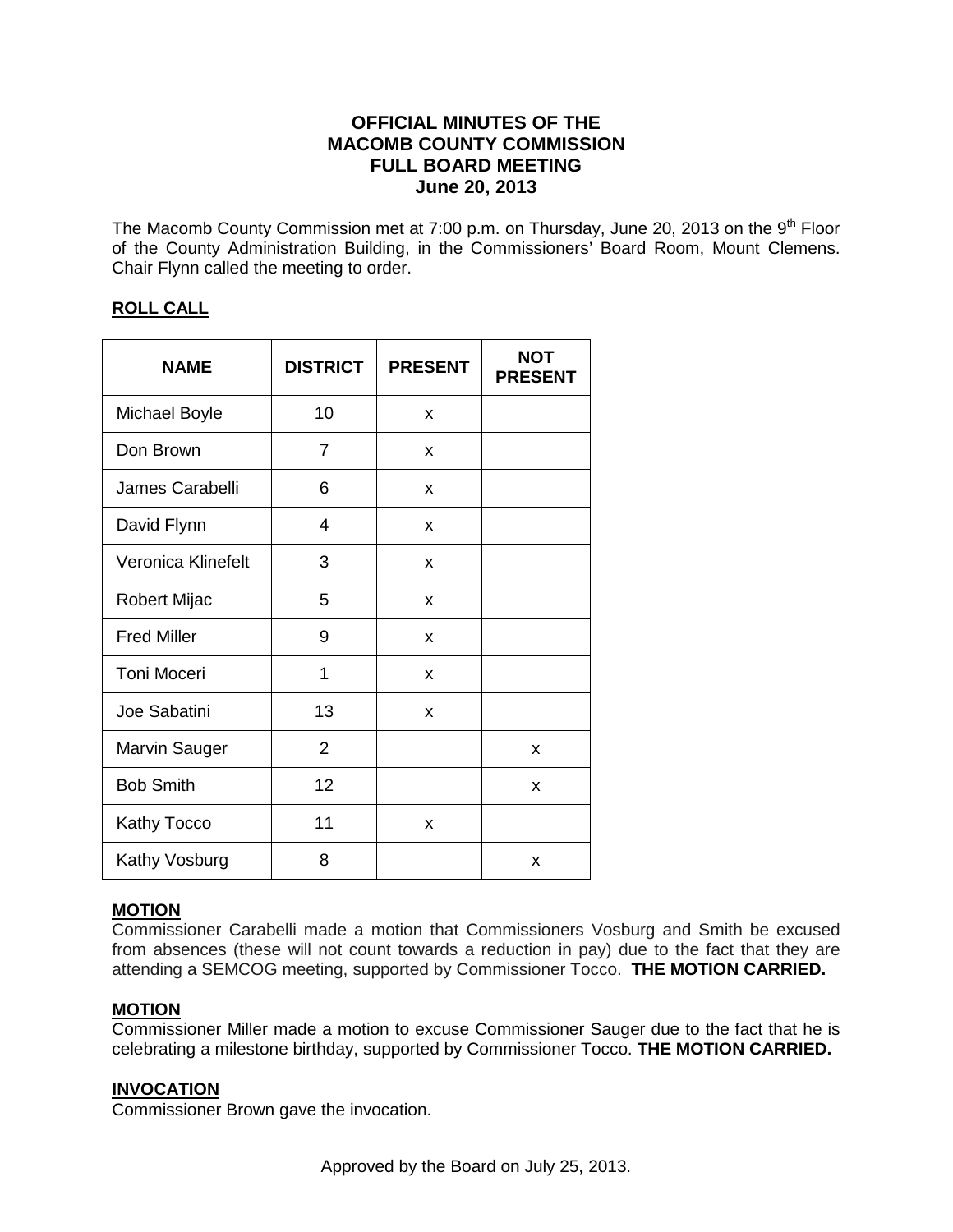## **AGENDA**

### **MOTION**

A motion was made by Commissioner Carabelli, to approve the agenda, supported by Commissioner Sabatini. **THE MOTION CARRIED.**

## **MINUTES**

### **MOTION**

A motion was made by Commissioner Brown, to approve the minutes dated May 23, 2013 (Full) and June 13, 2013 (Special), supported by Commissioner Carabelli. **THE MOTION CARRIED**.

#### **PUBLIC PARTICIPATION**

None

### **CORRESPONDENCE FROM THE EXECUTIVE**

None

### **PRESENTATION OF PROCLAMATION TO JENNIFER MORGAN (FLYNN)**

#### **COMMITTEE REPORTS**

### **FINANCE COMMITTEE MEETING – June 19, 2013**

The clerk read the recommendations from the Finance Committee and a motion was made by Chair Miller, supported by Vice-Chair Moceri, to adopt the committee recommendations.

- **R13-135** Adopt an ordinance amending Ordinance 2012-1, Providing Comprehensive Policies and Procedures for County Contracts (Section 1, Article 1, Section 1.4), to require Commission approval of all contracts providing for naming rights of any County facility; Further, a copy of this Board of Commissioners' action is directed to be delivered forthwith to the Office of the County Executive. (Record NO votes for Brown, Carabelli, Sabatini and Smith)
- **R13-136** Adopt an ordinance amending Ordinance 2012-1, Providing Comprehensive Policies and Procedures for County Contracts (Section 1, Article 4, Section 4.1), to require project labor agreements to assure labor harmony on County projects; Further, a copy of this Board of Commissioners' action is directed to be delivered forthwith to the Office of the County Executive. (Record NO votes for Brown**,** Carabelli, Sabatini and Vosburg)
- **R13-137** Adopt an ordinance amending Ordinance 2012-1, Providing Comprehensive Policies and Procedures for County Contracts (Section 1, Article 4, Section 4.2), to require Commission access to the County Competitive Bid Library; Further, a copy of this Board of Commissioners' action is directed to be delivered forthwith to the Office of the County Executive. (Record NO votes for Carabelli and Vosburg)
- **R13-138** Adopt an ordinance amending Ordinance 2012-1, Providing Comprehensive Policies and Procedures for County Contracts (Section 1, Article 6, Section 6.3), to provide requirements for repeat small purchases and the use of purchase orders; Further, a copy of this Board of Commissioners' action is directed to be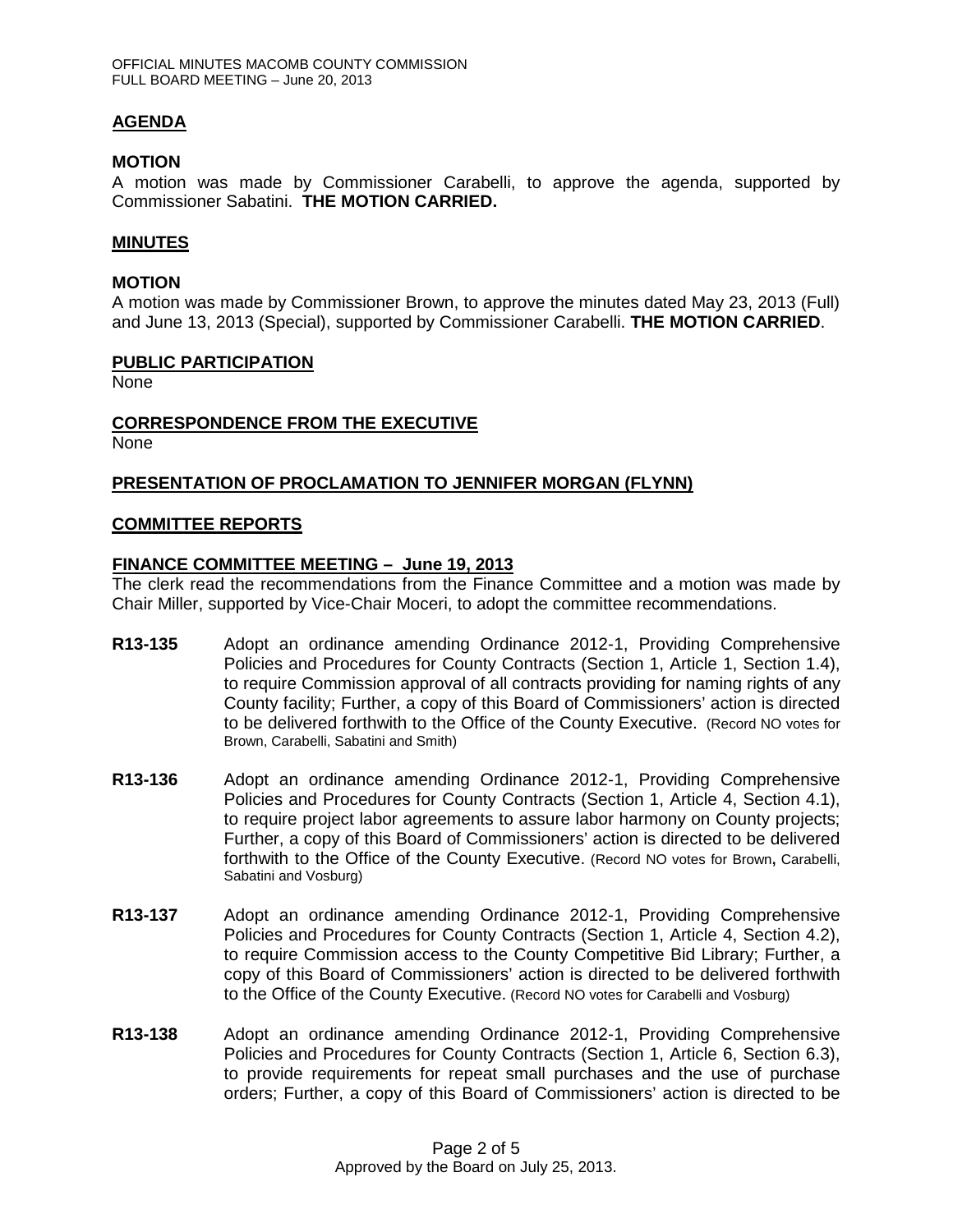delivered forthwith to the Office of the County Executive. (Record NO vote for Carabelli)

**R13-139** Approve the budget amendment requests as follows:

Increase the previously approved Macomb County Community Services Agency's Senior Nutrition FY 2012/13 budget for the Evidence Based Disease Prevention/Health Promotion Program in the amount of \$500, bringing the total grant amount to \$7,200;

Amend the Health Department Fiscal Grant Fund in the amount of \$4,000 with an increase in Other Revenue and accompanying increases in Supplies & Services and Conference and Training;

Amend the Health Department Fiscal Grant Fund in the amount of \$1,100 with an increase in State-Other Revenue and accompanying increases in Supplies & Services and Conference & Training and

Amend the Health Department Fiscal Grant Fund in the amount of \$7,534 with an increase in State-Grants Revenue and accompanying increases in Conference & Training, Salaries & Wages, Contractual Services and Internal Service Costs;

Further, this budget action addresses budgetary issues only. It does not constitute the Commission's approval of any County contract. If a contract requires Commission approval under the County's Contracting Policy or the County's Procurement Ordinance, such approval must be sought separately; Further, a copy of this Board of Commissioners' action is directed to be delivered forthwith to the Office of the County Executive.

**R13-140** Concur in the request of the Macomb County Provider Alliance (MCPA) and approve a continued exemption from compliance with the requirements of the Living Wage Policy for all organizations that are members of the MCPA and which contract with Macomb County Community Mental Health, for the upcoming contract period of October 1, 2013 through September 30, 2015; Further, a copy of this Board of Commissioners' action is directed to be delivered forthwith to the Office of the County Executive.

## **THE MOTION CARRIED.**

#### **BOARD CHAIR REPORT**

Chair Flynn read the Board Chair report.

#### **MOTION**

A motion was made by Commissioner Miller, to receive and file the Board Chair report, supported by Commissioner Moceri. **THE MOTION CARRIED.**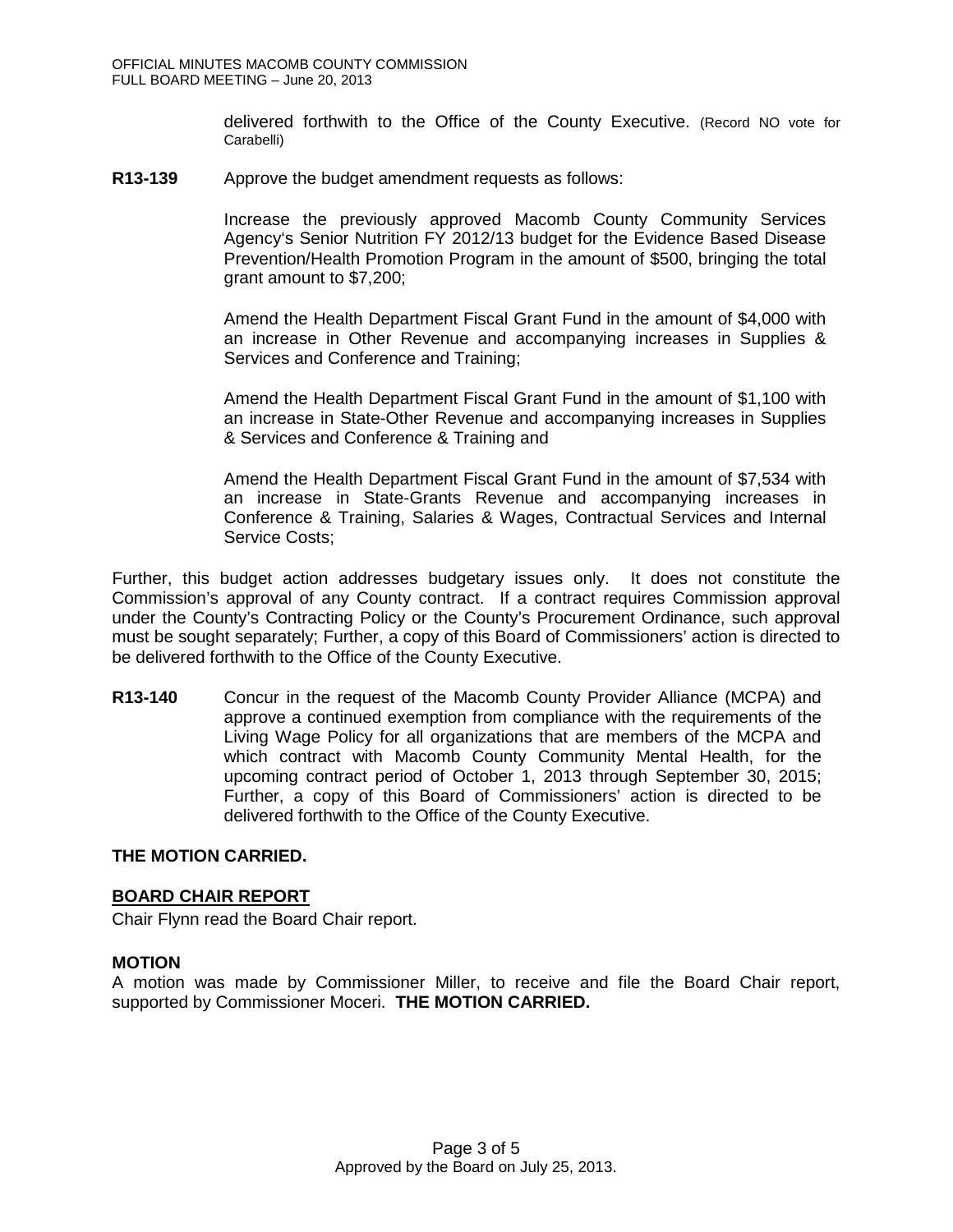## **RESOLUTIONS**

### **MOTION**

A motion was made by Commissioner Moceri, to adopt the following Resolutions in their entirety, supported by Commissioner Tocco.

- **R13-141** Opposing the \$20 billion in cuts to the supplemental nutrition Assistance Program (SNAP) in H.R. 1947 Federal Agriculture Reform and Risk Management Act (FARRM) of 2013 (offered by Moceri; recommended by Health & Human Services Committee on 06/17/13)
- **R13-142** Opposing the construction of an Underground Nuclear Waste Repository in Ontario, Canada, nor any other underground repository be constructed in the Great Lakes Basin, in Canada, the United States or any First Nation Property (offered by Moceri; recommended by Health & Human Services Committee on 06/17/13)
- **R13-143** Amending Resolution 2012-1, to provide Comprehensive Policies and Procedures governing the awarding of contracts, to add Section II.A.3 (offered by Miller; recommended by Finance Committee on 06/19/13)
- **R13-144** Amending Resolution 2012-1, to provide Comprehensive Policies and Procedures governing the awarding of contracts, to amend Section II.B.1.c (offered by Miller; recommended by Finance Committee on 06/19/13)
- **R13-145** Amending Resolution 2012-1, to provide Comprehensive Policies and Procedures governing the awarding of contracts, to amend Section II.B.3.f (offered by Miller; recommended by Finance Committee on 06/19/13)
- **R13-146** Amending Resolution 2012-1, to provide Comprehensive Policies and Procedures governing the awarding of contracts, to add Section II.B.3.o (offered by Miller; recommended by Finance Committee on 06/19/13)
- **R13-147** Amending Resolution 2012-1, to provide Comprehensive Policies and Procedures governing the awarding of contracts, to add Section II.D.4 (offered by Miller; recommended by Finance Committee on 06/19/13)
- **R13-148** Authorizing the publication of the Notice of Intent to Issue Revenue Bonds for the Macomb County Wastewater Disposal District and Notice of Right of Referendum on the Issuance of the Bonds (offered by Board Chair; recommended by Finance Committee on 06/19/13)

#### **THE MOTION CARRIED.**

#### **NEW BUSINESS**

Commissioner Flynn offered congratulations to Commissioner Vosburg who was elected to be first vice-chair of SEMCOG.

#### **PUBLIC PARTICIPATION**

None